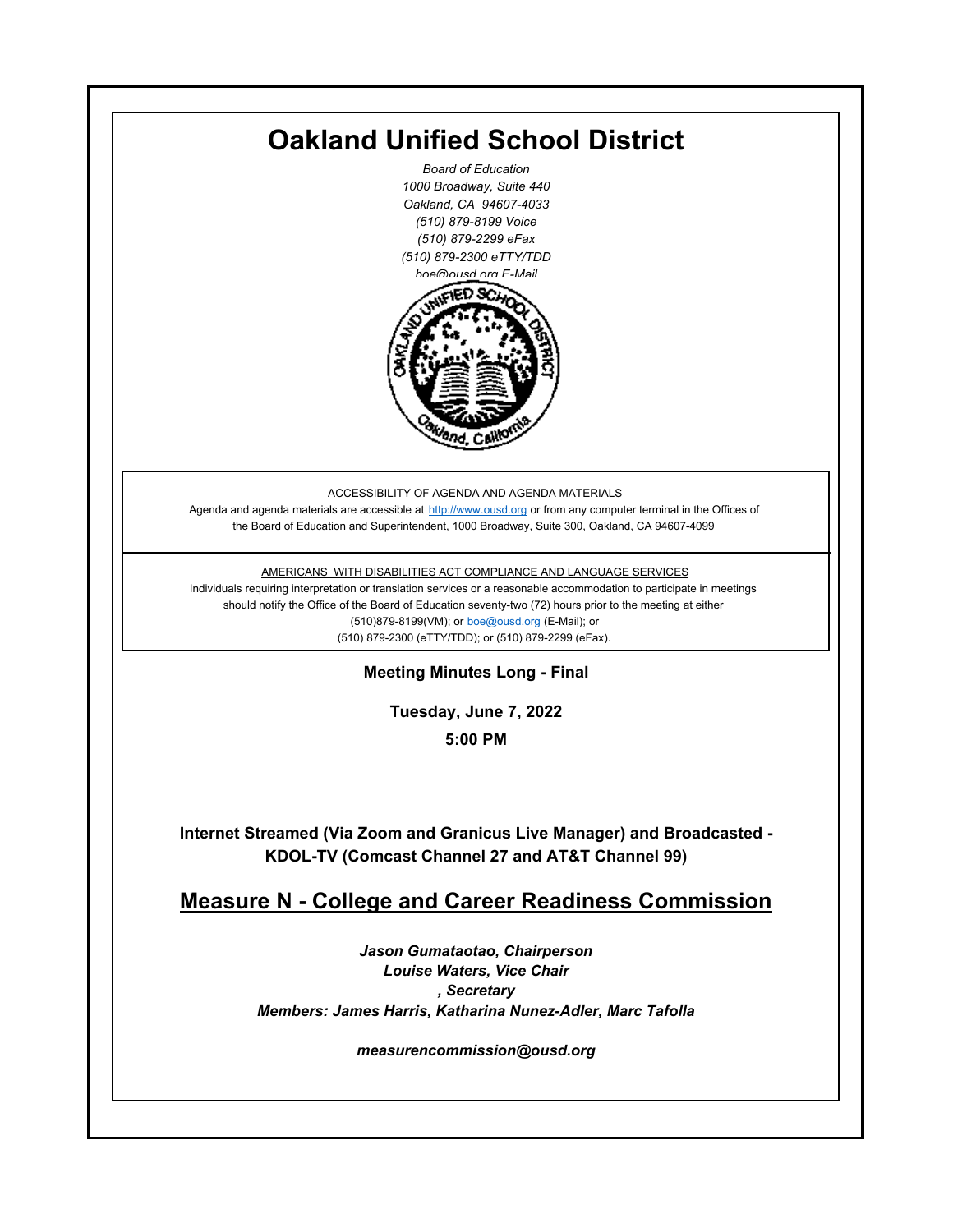LEY CUMPLIMIENTO PARA AMERICANOS CON DISCAPACIDADES Y SERVICIO DE IDIOMAS Personas que requieran servicios de traducción o interpretación o facilidades razonables para participar en juntas deberán notificar a la Oficina de la Mesa Directiva de Educación setenta y dos (72) horas antes de la junta ya sea al (510)879-8199(VM); o boe@ousd.org (E-Mail); o (510) 879-2300 (eTTY/TDD); o (510) 879-2299 (eFax).

#### 美国残障人士法案條例遵守及語言服務

個别人士需要傳譯及翻譯服務或有合理安排去參與會議的應該在舉行會議之前的七十二 (72) 小時通知教育委員 會。請致電(510)879-8199(留言);或 boe@ousd.org (電郵) ;或(510) 879-2300 (電子文字電話/聽障專用電信 設備 (eTTY/TDD));或(510) 879-2299 (電子圖文傳真 (eFax))。

#### TUÂN HÀNH ĐẠO LUẬT NGƯỜI MỸ KHUYẾT TẤT VÀ DỊCH THUẬT

Những người nào cần thông ngôn hay phiên dịch hay một sắp xếp hợp lý nào để tham gia các buổi họp phải thông báo Văn phòng của Hội đồng Giáo dục bảy mươi hai (72) tiếng đồng hồ trước buổi họp, số điện thoại (510)879-8199 (VM); hay là boe@ousd.org (E-Mail); hay là (510) 879-2300 (eTTY/TDD); hay là số (510) 879-2299 (eFax).

## សេវាបកប្រែភាសា និងការអនុលោមតាមច្បាប់ជនជាតិអាមេរិកាំងពិការ

អកណាដែលតេវការសេវាបកប្រែភាសាដោយផ្ទាល់មាត់ ឬជាលាយលក្ខអក្សរ ឬត្រូវការការជួយសម្រះសម្រលយ៉ាងសមរម្យ មយ ដើម្បីចលរមកងកិច្ចប្រជុំនានានោះ ត្រូវផ្តល់ដំណឹងទៅកាន់ទីការិយាល័យនៃក្រមប្រឹក្សាអប់រំ ឱ្យបានចិតសិបពី (72) ម៉ោង ម្មនកិច្ចប្រជុំ តាមរយៈទូរស័ព្ទ:លេខ (<u>510) 879-8199</u> បុតាមរយៈអ៊ីមែល <u>boe@ousd.org</u> បុទ្**រ**ស័ព្ទ eTTY/TDD លេខ (510) 879-2300 ប៊ូទ្មិសារលេខ (510) 879-2299។

الامتثال لقانون الأمريكيين نو ي الإعاقات (ADA) وتوفير الخدمات اللغوية من يحتاج إلى خدمات التر جمة المكتوبة أو خدمات التر جمة الفورية أو الترتيبات التيسيرية المعفّولة لكي يساهم في الإجتماعات فالمرجو منه إبلاغ مكتب إدارة التعليم إثنين وسبعين (72) ساعة قبل الإجتماع بوسيلة من الوسائل التالية: البريد الإلكتروني: 510.879.2299 boe@ousd.org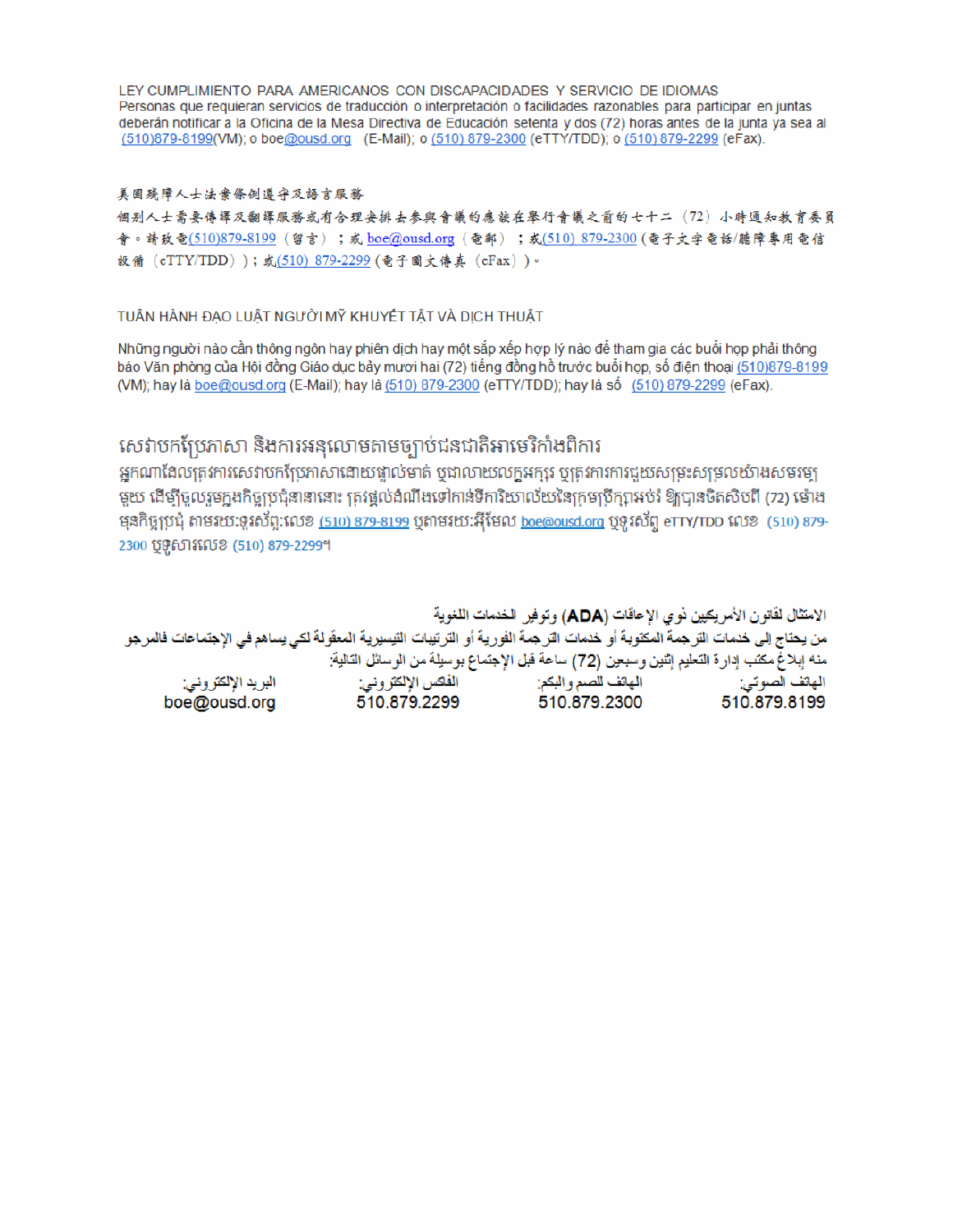### **NOTICE – EXCLUSIVELY VIRTUAL MEETING**

## **NOTICE – EXCLUSIVELY VIRTUAL MEETING (CONTINUED)**

#### **A. Call to Order**

*Chairperson Jason Gumataotao called the meeting to order at 5:01 P.M.*

#### **B. Roll Call**

|  | <b>Present</b> 4 Member James Harris  |
|--|---------------------------------------|
|  | Member Katharina Nunez-Adler          |
|  | Vice Chairperson Louise Waters        |
|  | Chairperson Jason Gumataotao          |
|  | <b>Absent</b> 1 - Member Marc Tafolla |

#### **C. Speaker Request Cards/Modification(s) To Agenda**

*None*

#### **D. Adoption of Commission Minutes**

*None*

### **E. High School Network Superintendent's Report**

| B | $E - 1$ | 22-1481 |                     | High School Network Superintendent's Report - Measure N<br><b>Reauthorization - June 7, 2022</b>                                                                                                                                        |
|---|---------|---------|---------------------|-----------------------------------------------------------------------------------------------------------------------------------------------------------------------------------------------------------------------------------------|
|   |         |         |                     | Presentation to the Measure N Commission by the High School Network<br>Superintendent of the proposed Measure N Reauthorization.                                                                                                        |
|   |         |         | <b>Attachments:</b> | 22-1481 Presentation - High School Network<br>Superintendent's Report - Measure N Reauthorization - June<br>7, 2022<br>22-1481 Memorandum - High School Network<br>Superintendent's Report - Measure N Reauthorization - June<br>7.2022 |

*Matin Abdel-Qawi, High School Network Superintendent, introduced Greg*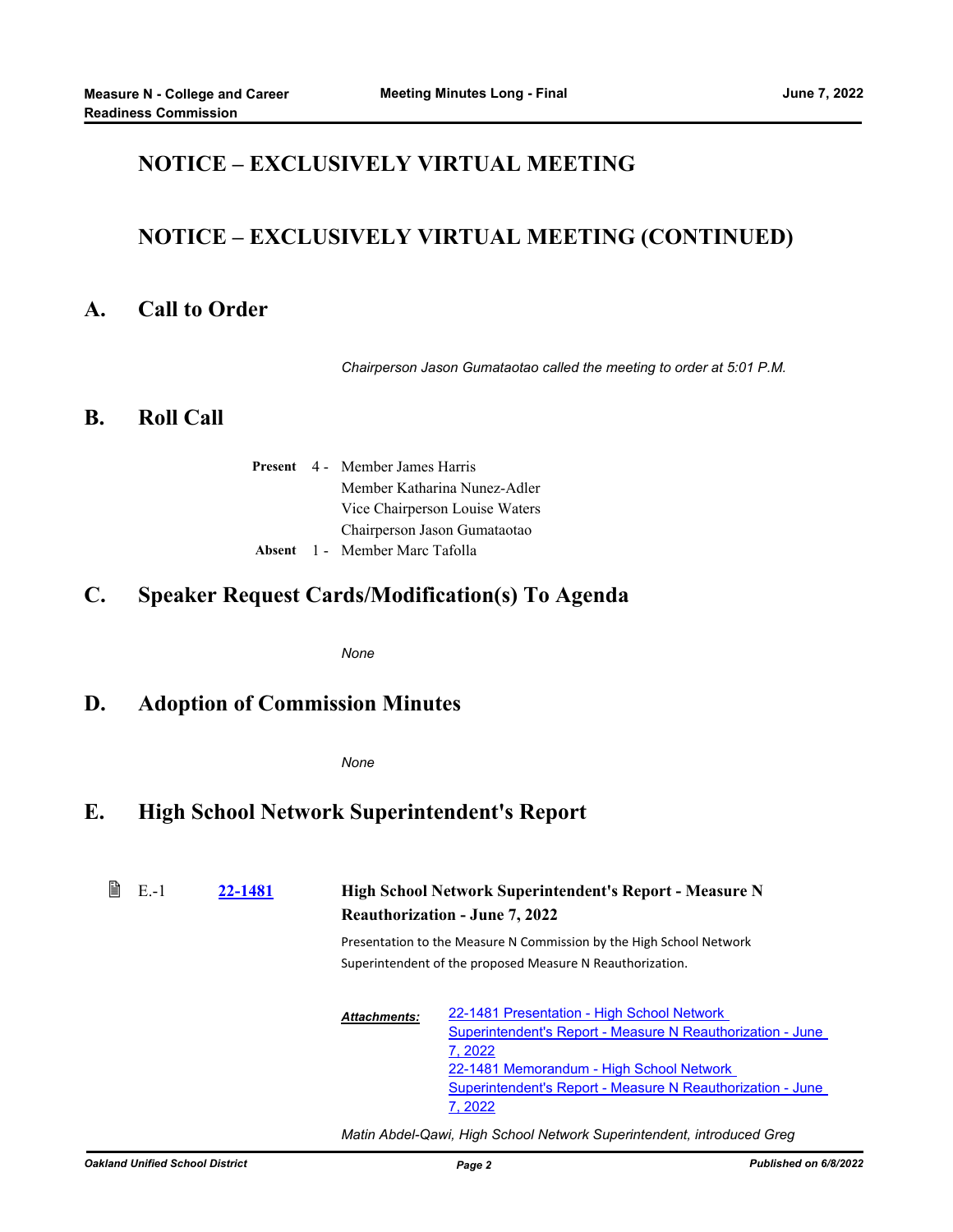*Cluster, Work Based Learning Coordinator, to present the Measure N Reauthorization to the Commission and to the Public.*

*No Public Speaker.*

**Discussed**

# **F. Unfinished Business**

| B            | 22-0700A        | <b>Administration 10%</b>                                                                                    | <b>Measure N Commission - Revision No. 1 - 2022-2023 Measure N</b>                                                                                                                                                                                                       |
|--------------|-----------------|--------------------------------------------------------------------------------------------------------------|--------------------------------------------------------------------------------------------------------------------------------------------------------------------------------------------------------------------------------------------------------------------------|
|              |                 |                                                                                                              | Presentation to and adoption by the Measure N - College and Career<br>Readiness Commission of Revision No. 1 of the 2022-2023 Education<br>Improvement Plan for the Measure N Administrative 10% in an amount<br>not to exceed \$1,140,300.00, reduction of \$19,200.00. |
|              |                 | <b>Attachments:</b>                                                                                          | 22-0700A Measure N Commission - Revision No. 1 -<br>2022-2023 Measure N Administration 10%                                                                                                                                                                               |
|              | Aye:<br>Absent: | by the following vote.<br>4 - Member James Harris<br>Chairperson Jason Gumataotao<br>1 - Member Marc Tafolla | A motion was made by Member Harris, seconded by Member<br>Nunez-Adler, that this Appropriation be Adopted. The motion carried<br>Member Katharina Nunez-Adler<br>Vice Chairperson Louise Waters                                                                          |
|              |                 | Enactment No: 22-1079                                                                                        |                                                                                                                                                                                                                                                                          |
| 閶<br>$F - 2$ | 22-0814         | Report for Fiscal Year 2020-2021.                                                                            | <b>Measure N Commission - Independent Auditor's Report (Christy</b><br><b>White) - Fiscal Year 2020-2021</b><br>Acceptance by the Measure N Commission of the Independent Auditor's                                                                                      |
|              |                 | <b>Attachments:</b>                                                                                          | 22-0814 Measure N Commission - Independent Auditor's<br>Report (Christy White) - Fiscal Year 2020-2021 (6/7/2022)<br>Referred to the Board of Education                                                                                                                  |
| 閶<br>$F-3$   | 22-1188         | 2022.                                                                                                        | <b>Measure N Commission - Measure N Retreat - August 23, 2022</b><br>Discussion by Measure N Commission of Measure N Retreat - August 23,                                                                                                                                |
|              |                 | <b>Attachments:</b>                                                                                          | 22-1188 Measure N Commission - Measure N Retreat -<br><b>August 23, 2022</b>                                                                                                                                                                                             |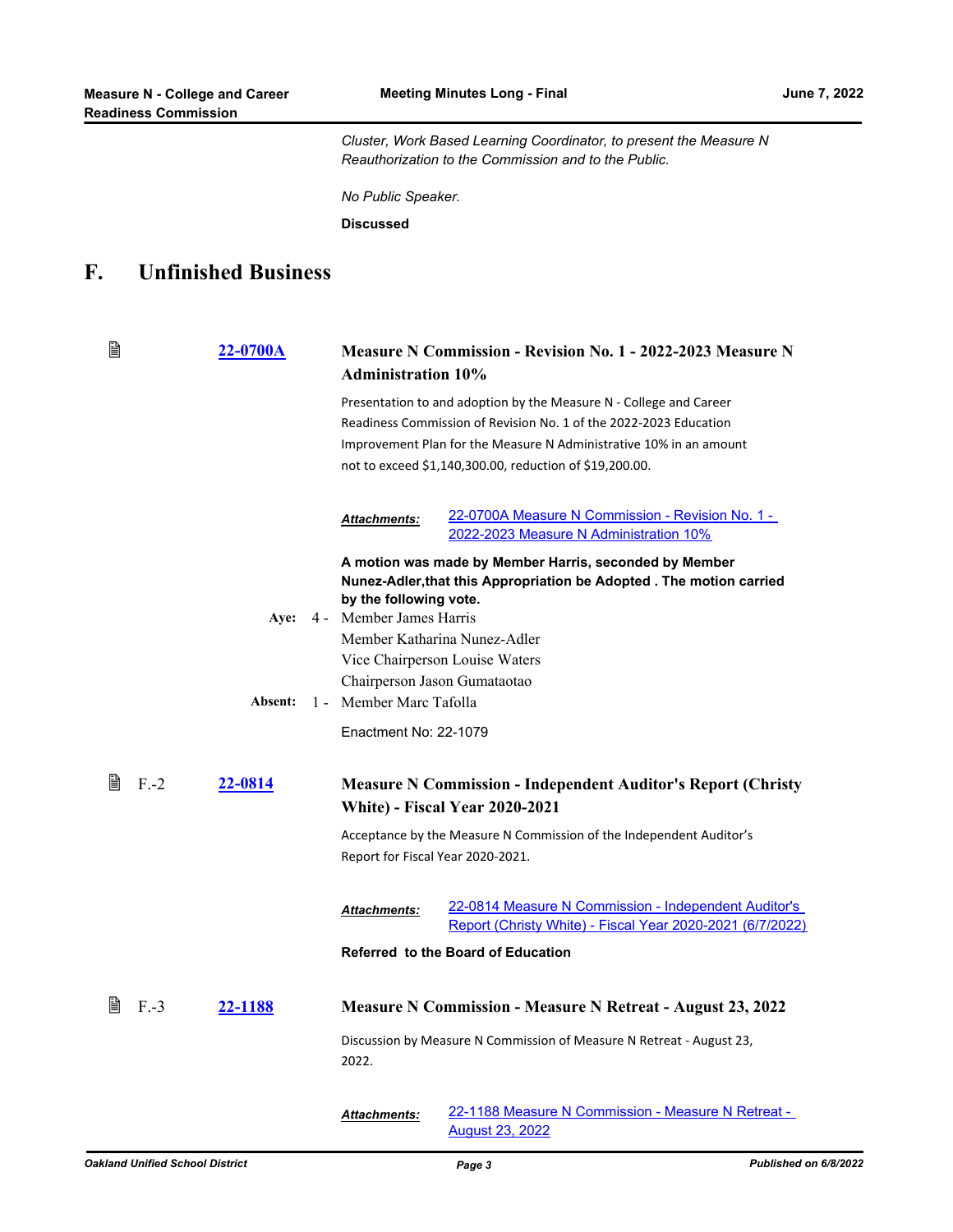|    | <b>Readiness Commission</b> |                     |                                            |                                                                                                                                                                                                                                                                                                                           |
|----|-----------------------------|---------------------|--------------------------------------------|---------------------------------------------------------------------------------------------------------------------------------------------------------------------------------------------------------------------------------------------------------------------------------------------------------------------------|
|    |                             |                     |                                            | Stacey Blankenbaker, Coordinator, Measure N, presented the Measure N<br>Retreat draft agenda to the Commission, scheduled for August 23, 2022.                                                                                                                                                                            |
|    |                             |                     | <b>Discussed</b>                           |                                                                                                                                                                                                                                                                                                                           |
| G. |                             | <b>New Business</b> |                                            |                                                                                                                                                                                                                                                                                                                           |
| ₿  | $G - 1$                     | 22-1482             | 2022-2023 School Year                      | <b>Measure N - College and Career Readiness Commission</b><br>-Recommendations - Education Improvement Plans and Budgets<br>for District and Charter High Schools - Administrative 10% -                                                                                                                                  |
|    |                             |                     |                                            | Adoption by Measure N Commission of Resolution No. 2122-0236 -<br>Measure N - College and Career Readiness Commission - Education<br>Improvement Plans and Budgets for District and Charter Schools<br>including the Measure N Administrative 10% - 2022-2023 School Year in<br>the cumulative amount of \$12,169,283.67. |
|    |                             |                     | Attachments:                               | 22-1482 Measure N - College and Career Readiness<br><b>Commission - Recommendations - Education Improvement</b><br>Plans and Budgets for District and Charter High Schools -<br>Administrative 10% - 2022-2023 School Year                                                                                                |
|    |                             |                     |                                            | Recommended Favorably to the Board of Education                                                                                                                                                                                                                                                                           |
| 閶  | $G.-2$                      | 22-1483             |                                            | <b>Measure N Commission - 2022-2023 Measure N Commission</b><br><b>Work Plan and Meeting Calendar</b>                                                                                                                                                                                                                     |
|    |                             |                     |                                            | Adoption by Measure N Commission of its 2022-2023 Measure N<br>Commission Work Plan and Meeting Calendar.                                                                                                                                                                                                                 |
|    |                             |                     | Attachments:                               | 22-1483 Measure N Commission - 2022-2023 Measure N<br><b>Commission Work Plan and Meeting Calendar</b>                                                                                                                                                                                                                    |
|    |                             | Aye:                | following vote.<br>4 - Member James Harris | A motion was made by Member Harris, seconded by Member<br>Nunez-Adler, that this Motion be Adopted . The motion carried by the<br>Member Katharina Nunez-Adler<br>Vice Chairperson Louise Waters                                                                                                                          |
|    |                             | Absent:             | 1 - Member Marc Tafolla                    | Chairperson Jason Gumataotao                                                                                                                                                                                                                                                                                              |
|    |                             |                     | Enactment No: 22-1080                      |                                                                                                                                                                                                                                                                                                                           |

# **H. Adoption of the Commission General Consent Report**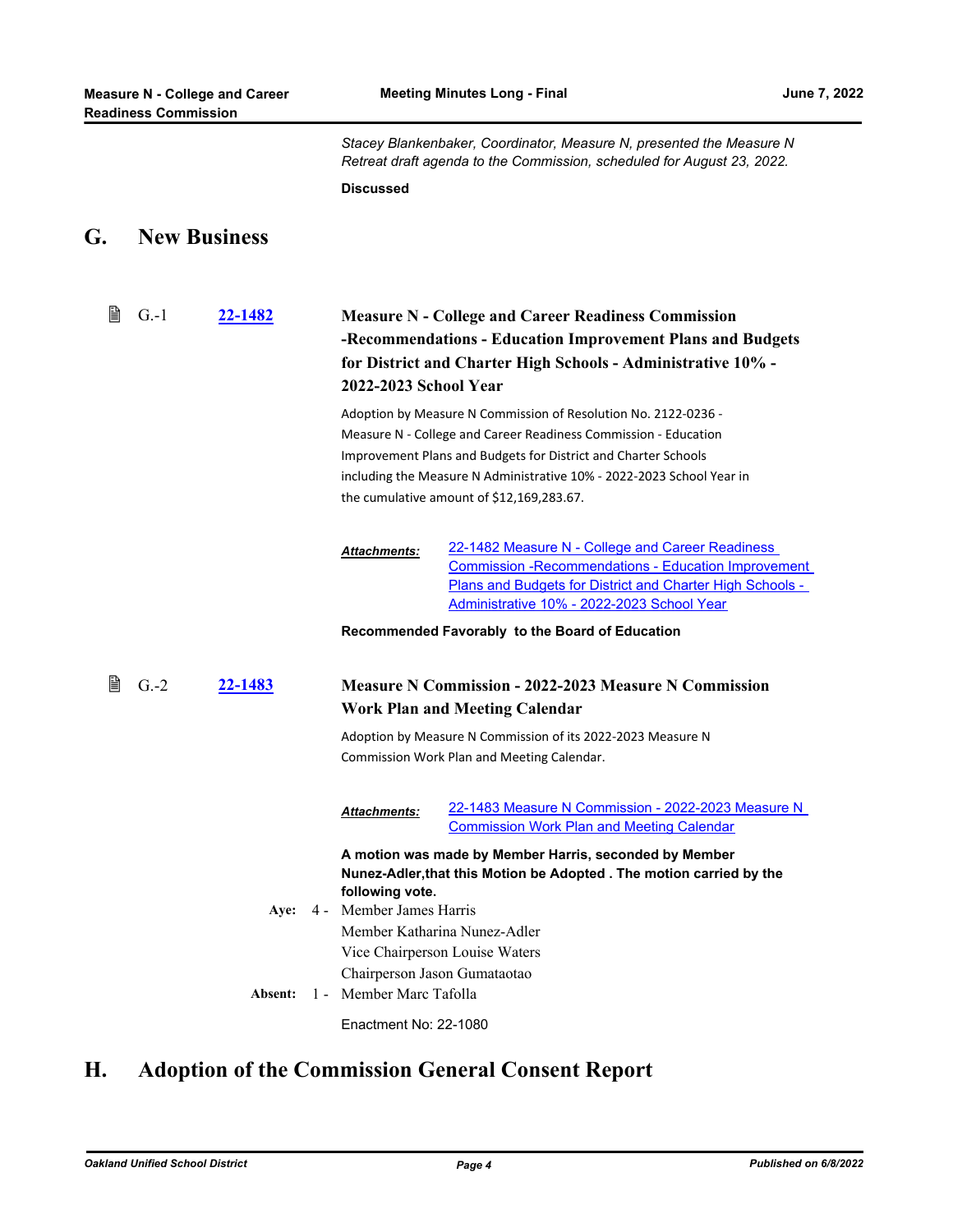| B | $H.-1$ | <u>22-1464</u> |       |                                                         | <b>Measure N Commission - ARISE High School - Measure N</b><br>Memorandum of Understanding - School Year 2022-2023                                                                                                                                                                                                                                                                                                                                                                                                                                                                                                                                                                                                                                                                  |
|---|--------|----------------|-------|---------------------------------------------------------|-------------------------------------------------------------------------------------------------------------------------------------------------------------------------------------------------------------------------------------------------------------------------------------------------------------------------------------------------------------------------------------------------------------------------------------------------------------------------------------------------------------------------------------------------------------------------------------------------------------------------------------------------------------------------------------------------------------------------------------------------------------------------------------|
|   |        |                |       | exceed \$333,200.00.                                    | Approval by Measure N Commission of a Measure N Memorandum of<br>Understanding by and between District and ARISE High School for Fiscal<br>Year 2022-2023, to ensure that revenues from the Measure N College<br>and Career Readiness for All Act ("Measure N") are spent in strict<br>accordance with Measure N and is also an oversight and operational<br>agreement that outlines and defines the Parties' respective operational<br>and reporting responsibilities for Measure N, in an amount not to                                                                                                                                                                                                                                                                           |
|   |        |                |       | Attachments:                                            | <u> 22-1464 Measure N Commission – ARISE High School -</u>                                                                                                                                                                                                                                                                                                                                                                                                                                                                                                                                                                                                                                                                                                                          |
|   |        |                |       |                                                         | Measure N Memorandum of Understanding - School Year                                                                                                                                                                                                                                                                                                                                                                                                                                                                                                                                                                                                                                                                                                                                 |
|   |        |                |       |                                                         | 2022-2022                                                                                                                                                                                                                                                                                                                                                                                                                                                                                                                                                                                                                                                                                                                                                                           |
|   |        | Aye:           | 4 -   | Member James Harris                                     | That this Agreement or Contract be Recommended Favorably to the<br>Board of Education . The motion carried by consent roll call<br>Member Katharina Nunez-Adler                                                                                                                                                                                                                                                                                                                                                                                                                                                                                                                                                                                                                     |
|   |        |                |       |                                                         | Vice Chairperson Louise Waters                                                                                                                                                                                                                                                                                                                                                                                                                                                                                                                                                                                                                                                                                                                                                      |
|   |        |                |       | Chairperson Jason Gumataotao                            |                                                                                                                                                                                                                                                                                                                                                                                                                                                                                                                                                                                                                                                                                                                                                                                     |
|   |        | Absent:        | $1 -$ | Member Marc Tafolla                                     |                                                                                                                                                                                                                                                                                                                                                                                                                                                                                                                                                                                                                                                                                                                                                                                     |
| 閶 | $H.-2$ | <b>22-1465</b> |       |                                                         | <b>Measure N Commission – Aspire Golden State College</b><br><b>Preparatory Academy - Measure N Memorandum of</b><br>Understanding – School Year 2022-2023<br>Approval by Measure N Commission of a Measure N Memorandum of<br>Understanding by and between District and Aspire Golden State College<br>Preparatory Academy for Fiscal Year 2022-2023, to ensure that revenues<br>from the Measure N College and Career Readiness for All Act ("Measure<br>N") are spent in strict accordance with Measure N and is also an<br>oversight and operational agreement that outlines and defines the<br>Parties' respective operational and reporting responsibilities for<br>Measure N, in an amount not to exceed \$254,150.00.<br>22-1465 Measure N Commission - Aspire Golden State |
|   |        |                |       | Attachments:                                            |                                                                                                                                                                                                                                                                                                                                                                                                                                                                                                                                                                                                                                                                                                                                                                                     |
|   |        |                |       |                                                         | College Preparatory Academy - Measure N Memorandum of<br>Understanding - School Year 2022-2023<br>That this Agreement or Contract be Recommended Favorably to the                                                                                                                                                                                                                                                                                                                                                                                                                                                                                                                                                                                                                   |
|   |        |                |       |                                                         | Board of Education . The motion carried by consent roll call                                                                                                                                                                                                                                                                                                                                                                                                                                                                                                                                                                                                                                                                                                                        |
|   |        | Aye:           |       | 4 - Member James Harris                                 |                                                                                                                                                                                                                                                                                                                                                                                                                                                                                                                                                                                                                                                                                                                                                                                     |
|   |        |                |       |                                                         | Member Katharina Nunez-Adler                                                                                                                                                                                                                                                                                                                                                                                                                                                                                                                                                                                                                                                                                                                                                        |
|   |        |                |       |                                                         | Vice Chairperson Louise Waters                                                                                                                                                                                                                                                                                                                                                                                                                                                                                                                                                                                                                                                                                                                                                      |
|   |        | <b>Absent:</b> |       | Chairperson Jason Gumataotao<br>1 - Member Marc Tafolla |                                                                                                                                                                                                                                                                                                                                                                                                                                                                                                                                                                                                                                                                                                                                                                                     |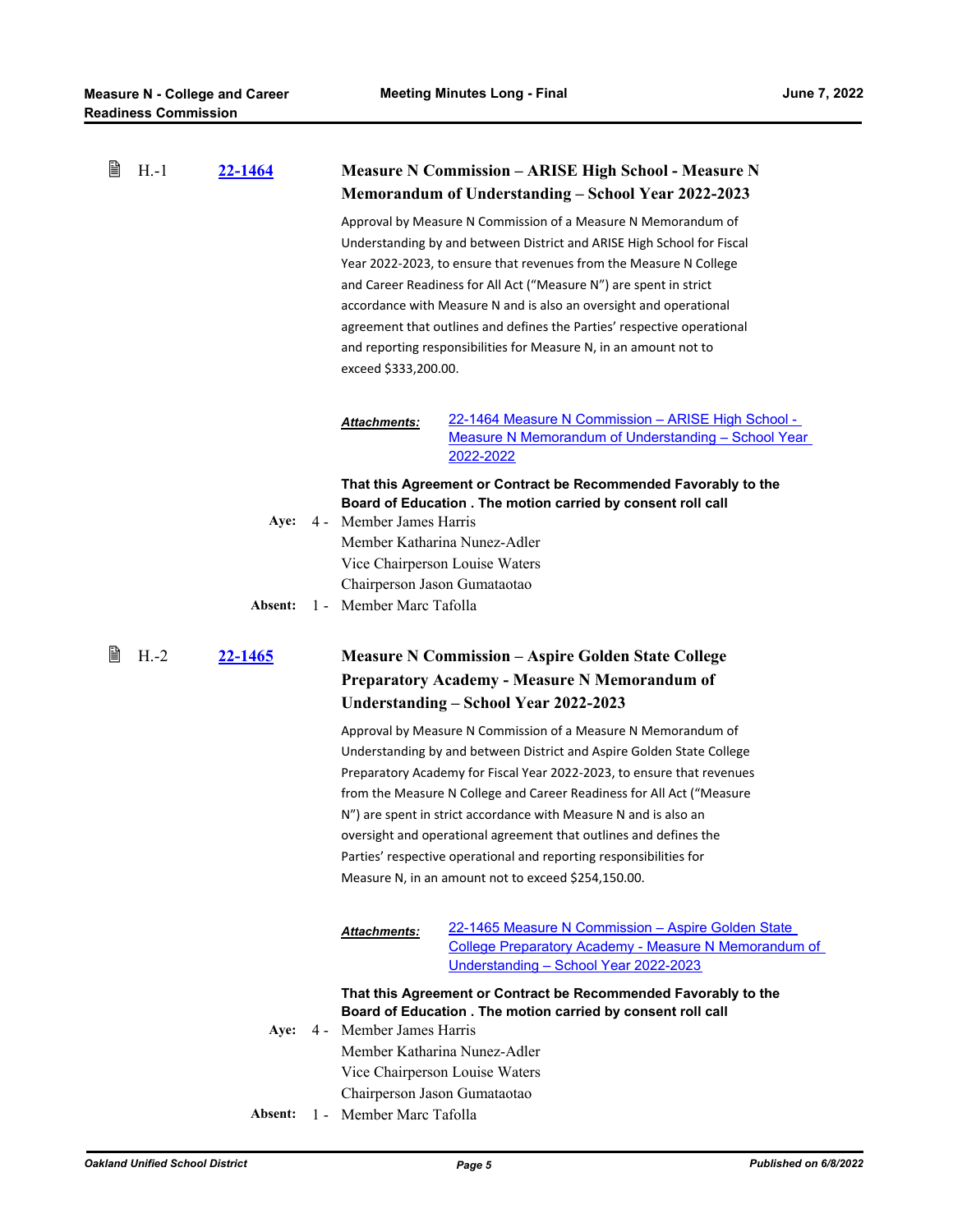| B | $H.-3$ | 22-1466 |       |                             | <b>Measure N Commission - Aspire Lionel Wilson College</b>                                                                                                                                |
|---|--------|---------|-------|-----------------------------|-------------------------------------------------------------------------------------------------------------------------------------------------------------------------------------------|
|   |        |         |       |                             | <b>Preparatory Academy - Measure N Memorandum of</b>                                                                                                                                      |
|   |        |         |       |                             | Understanding - School Year 2022-2023                                                                                                                                                     |
|   |        |         |       |                             | Approval by Measure N Commission of a Measure N Memorandum of                                                                                                                             |
|   |        |         |       |                             | Understanding by and between District and Aspire Lionel Wilson College                                                                                                                    |
|   |        |         |       |                             | Preparatory Academy for Fiscal Year 2022-2023, to ensure that revenues                                                                                                                    |
|   |        |         |       |                             | from the Measure N College and Career Readiness for All Act ("Measure                                                                                                                     |
|   |        |         |       |                             | N") are spent in strict accordance with Measure N and is also an                                                                                                                          |
|   |        |         |       |                             | oversight and operational agreement that outlines and defines the                                                                                                                         |
|   |        |         |       |                             |                                                                                                                                                                                           |
|   |        |         |       |                             | Parties' respective operational and reporting responsibilities for                                                                                                                        |
|   |        |         |       |                             | Measure N, in an amount not to exceed \$570,425.00.                                                                                                                                       |
|   |        |         |       |                             | 22-1466 Measure N Commission - Aspire Lionel Wilson                                                                                                                                       |
|   |        |         |       | Attachments:                | College Preparatory Academy - Measure N Memorandum of                                                                                                                                     |
|   |        |         |       |                             | Understanding - School Year 2022-2023                                                                                                                                                     |
|   |        |         |       |                             | That this Agreement or Contract be Recommended Favorably to the                                                                                                                           |
|   |        |         |       |                             | Board of Education . The motion carried by consent roll call                                                                                                                              |
|   |        | Aye:    | 4 -   | Member James Harris         |                                                                                                                                                                                           |
|   |        |         |       |                             | Member Katharina Nunez-Adler                                                                                                                                                              |
|   |        |         |       |                             | Vice Chairperson Louise Waters                                                                                                                                                            |
|   |        |         |       |                             | Chairperson Jason Gumataotao                                                                                                                                                              |
|   |        | Absent: | $1 -$ | Member Marc Tafolla         |                                                                                                                                                                                           |
| B | $H.-4$ | 22-1467 |       | 2022-2023                   | <b>Measure N Commission - East Bay Innovation Academy-</b><br><b>Measure N Memorandum of Understanding - School Year</b><br>Approval by Measure N Commission of a Measure N Memorandum of |
|   |        |         |       |                             | Understanding by and between District and East Bay Innovation                                                                                                                             |
|   |        |         |       |                             |                                                                                                                                                                                           |
|   |        |         |       |                             | Academy for Fiscal Year 2022-2023, to ensure that revenues from the                                                                                                                       |
|   |        |         |       |                             | Measure N College and Career Readiness for All Act ("Measure N") are                                                                                                                      |
|   |        |         |       |                             | spent in strict accordance with Measure N and is also an oversight and                                                                                                                    |
|   |        |         |       |                             | operational agreement that outlines and defines the Parties' respective                                                                                                                   |
|   |        |         |       |                             | operational and reporting responsibilities for Measure N, in an amount                                                                                                                    |
|   |        |         |       | not to exceed \$481,525.00. |                                                                                                                                                                                           |
|   |        |         |       | Attachments:                | 22-1467 Measure N Commission - East Bay Innovation<br>Academy- Measure N Memorandum of Understanding -<br><b>School Year 2022-2023</b>                                                    |
|   |        | Aye:    | $4 -$ | Member James Harris         | That this Agreement or Contract be Recommended Favorably to the<br>Board of Education . The motion carried by consent roll call                                                           |
|   |        |         |       |                             | Member Katharina Nunez-Adler                                                                                                                                                              |
|   |        |         |       |                             | Vice Chairperson Louise Waters<br>Chairperson Jason Gumataotao                                                                                                                            |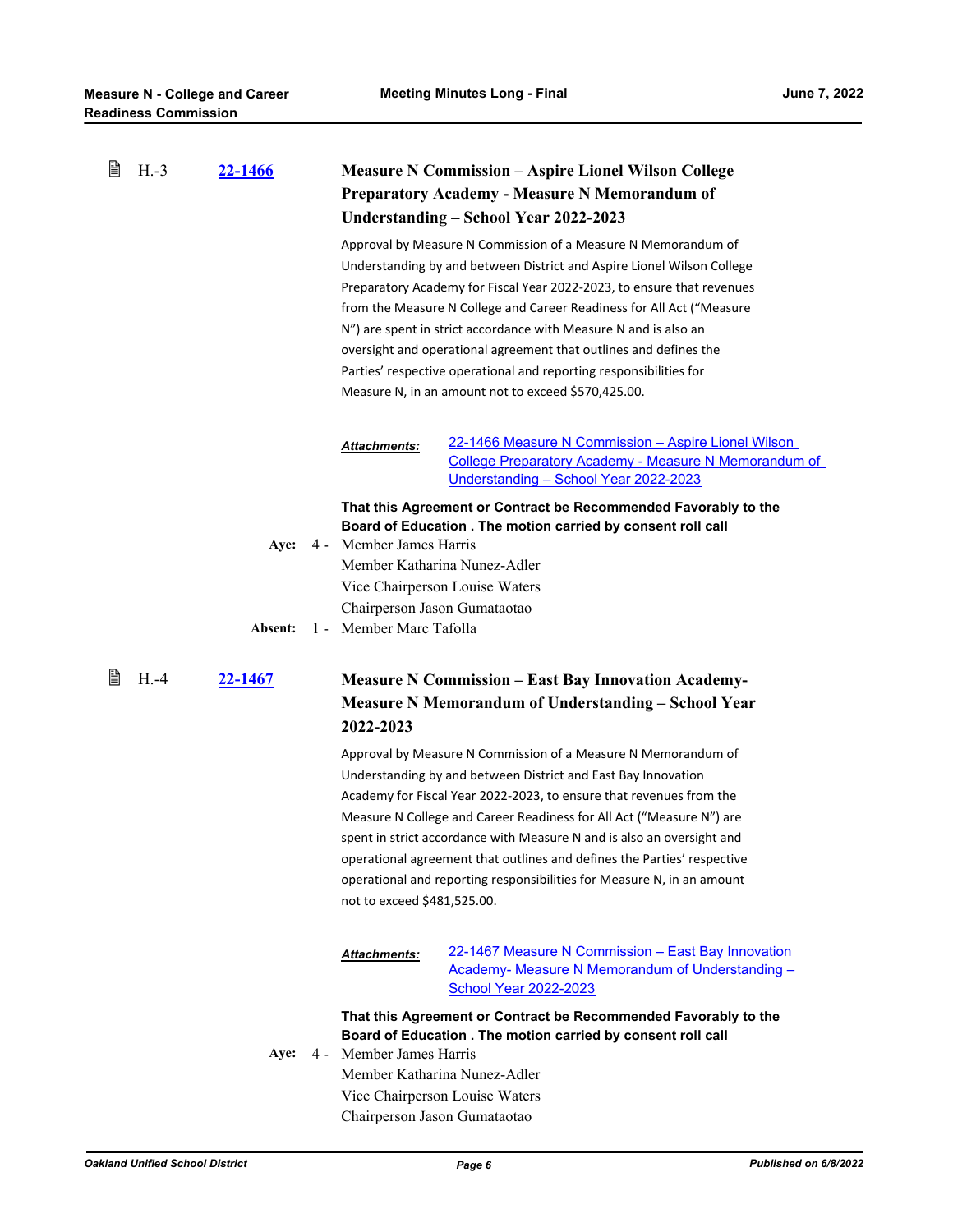|   |        | Absent:        | 1 - Member Marc Tafolla                                                                   |                                                                                                                                                                                                                                                                                                                                                                                                                                                                                                                                                         |
|---|--------|----------------|-------------------------------------------------------------------------------------------|---------------------------------------------------------------------------------------------------------------------------------------------------------------------------------------------------------------------------------------------------------------------------------------------------------------------------------------------------------------------------------------------------------------------------------------------------------------------------------------------------------------------------------------------------------|
| 閶 | $H.-5$ | <u>22-1468</u> | Year 2022-2023                                                                            | <b>Measure N Commission – Envision Academy of Arts and</b><br>Technology - Measure N Memorandum of Understanding - School                                                                                                                                                                                                                                                                                                                                                                                                                               |
|   |        |                |                                                                                           | Approval by Measure N Commission of a Measure N Memorandum of<br>Understanding by and between District and Envision Academy of Arts<br>and Technology for Fiscal Year 2022-2023, to ensure that revenues from<br>the Measure N College and Career Readiness for All Act ("Measure N")<br>are spent in strict accordance with Measure N and is also an oversight<br>and operational agreement that outlines and defines the Parties'<br>respective operational and reporting responsibilities for Measure N, in<br>an amount not to exceed \$204,000.00. |
|   |        |                | <u> Attachments:</u>                                                                      | 22-1468 Measure N Commission – Envision Academy of<br>Arts and Technology - Measure N Memorandum of<br>Understanding - School Year 2022-2023                                                                                                                                                                                                                                                                                                                                                                                                            |
|   |        | Aye:           | 4 - Member James Harris<br>Member Katharina Nunez-Adler<br>Vice Chairperson Louise Waters | That this Agreement or Contract be Recommended Favorably to the<br>Board of Education . The motion carried by consent roll call                                                                                                                                                                                                                                                                                                                                                                                                                         |
|   |        | Absent:        | Chairperson Jason Gumataotao<br>1 - Member Marc Tafolla                                   |                                                                                                                                                                                                                                                                                                                                                                                                                                                                                                                                                         |
| 閶 | $H.-6$ | 22-1469        | 2022-2023                                                                                 | <b>Measure N Commission – Leadership Public Schools Oakland</b><br>R&D - Measure N Memorandum of Understanding - School Year                                                                                                                                                                                                                                                                                                                                                                                                                            |
|   |        |                | not to exceed \$352,750.00.                                                               | Approval by Measure N Commission of a Measure N Memorandum of<br>Understanding by and between District and Leadership Public Schools<br>Oakland R&D for Fiscal Year 2022-2023, to ensure that revenues from the<br>Measure N College and Career Readiness for All Act ("Measure N") are<br>spent in strict accordance with Measure N and is also an oversight and<br>operational agreement that outlines and defines the Parties' respective<br>operational and reporting responsibilities for Measure N, in an amount                                  |
|   |        |                | Attachments:                                                                              | 22-1469 Measure N Commission - Leadership Public<br><b>Schools Oakland R&amp;D - Measure N Memorandum of</b><br>Understanding - School Year 2022-2023                                                                                                                                                                                                                                                                                                                                                                                                   |

**That this Agreement or Contract be Recommended Favorably to the Board of Education . The motion carried by consent roll call**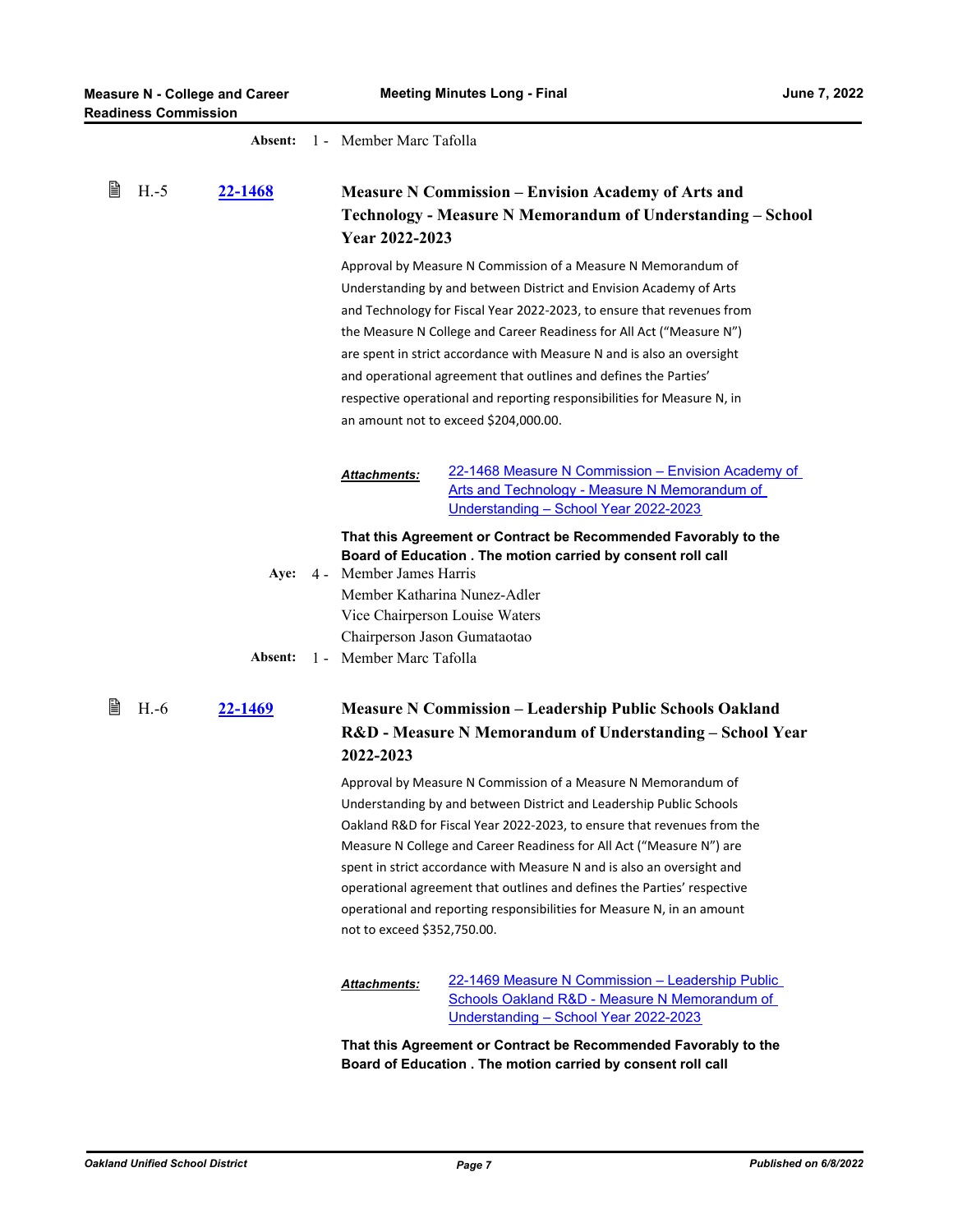| <b>Readiness Commission</b> | <b>Measure N - College and Career</b> |       | <b>Meeting Minutes Long - Final</b><br><b>June 7, 2022</b>                              |                                                                                                                                                                                                           |  |
|-----------------------------|---------------------------------------|-------|-----------------------------------------------------------------------------------------|-----------------------------------------------------------------------------------------------------------------------------------------------------------------------------------------------------------|--|
|                             | Absent:                               |       | Aye: 4 - Member James Harris<br>Chairperson Jason Gumataotao<br>1 - Member Marc Tafolla | Member Katharina Nunez-Adler<br>Vice Chairperson Louise Waters                                                                                                                                            |  |
| 閶<br>$H.-7$                 | 22-1470                               |       | 2022-2023                                                                               | <b>Measure N Commission - Lighthouse Community Charter High</b><br>School - Measure N Memorandum of Understanding - School Year                                                                           |  |
|                             |                                       |       |                                                                                         | Approval by Measure N Commission of a Measure N Memorandum of<br>Understanding by and between District and Lighthouse Community<br>Charter High School for Fiscal Year 2022-2023, to ensure that revenues |  |
|                             |                                       |       |                                                                                         | from the Measure N College and Career Readiness for All Act ("Measure<br>N") are spent in strict accordance with Measure N and is also an                                                                 |  |
|                             |                                       |       |                                                                                         | oversight and operational agreement that outlines and defines the<br>Parties' respective operational and reporting responsibilities for<br>Measure N, in an amount not to exceed \$244,800.00.            |  |
|                             |                                       |       | <b>Attachments:</b>                                                                     | 22-1470 Measure N Commission - Lighthouse Community<br>Charter High School - Measure N Memorandum of<br>Understanding - School Year 2022-2023                                                             |  |
|                             |                                       |       |                                                                                         | That this Agreement or Contract be Recommended Favorably to the<br>Board of Education . The motion carried by consent roll call                                                                           |  |
|                             | Aye:                                  | $4 -$ | Member James Harris<br>Chairperson Jason Gumataotao                                     | Member Katharina Nunez-Adler<br>Vice Chairperson Louise Waters                                                                                                                                            |  |
|                             | Absent:                               |       | 1 - Member Marc Tafolla                                                                 |                                                                                                                                                                                                           |  |
| ë<br>$H.-8$                 | <u>22-1471</u>                        |       |                                                                                         | <b>Measure N Commission - Lodestar: A Lighthouse Community</b><br><b>Charter Public School - Measure N Memorandum of</b><br>Understanding – School Year 2022-2023                                         |  |
|                             |                                       |       |                                                                                         | Approval by Measure N Commission of a Measure N Memorandum of<br>Understanding by and between District and Lodestar: A Lighthouse                                                                         |  |
|                             |                                       |       |                                                                                         | Community Charter Public School for Fiscal Year 2022-2023, to ensure<br>that revenues from the Measure N College and Career Readiness for All                                                             |  |
|                             |                                       |       |                                                                                         | Act ("Measure N") are spent in strict accordance with Measure N and is<br>also an oversight and operational agreement that outlines and defines                                                           |  |
|                             |                                       |       |                                                                                         | the Parties' respective operational and reporting responsibilities for<br>Measure N, in an amount not to exceed \$99,450.00.                                                                              |  |
|                             |                                       |       | Attachments:                                                                            | 22-1471 Measure N Commission - Lodestar: A Lighthouse<br><b>Community Charter Public School - Measure N</b><br>Memorandum of Understanding - School Year 2022-2023                                        |  |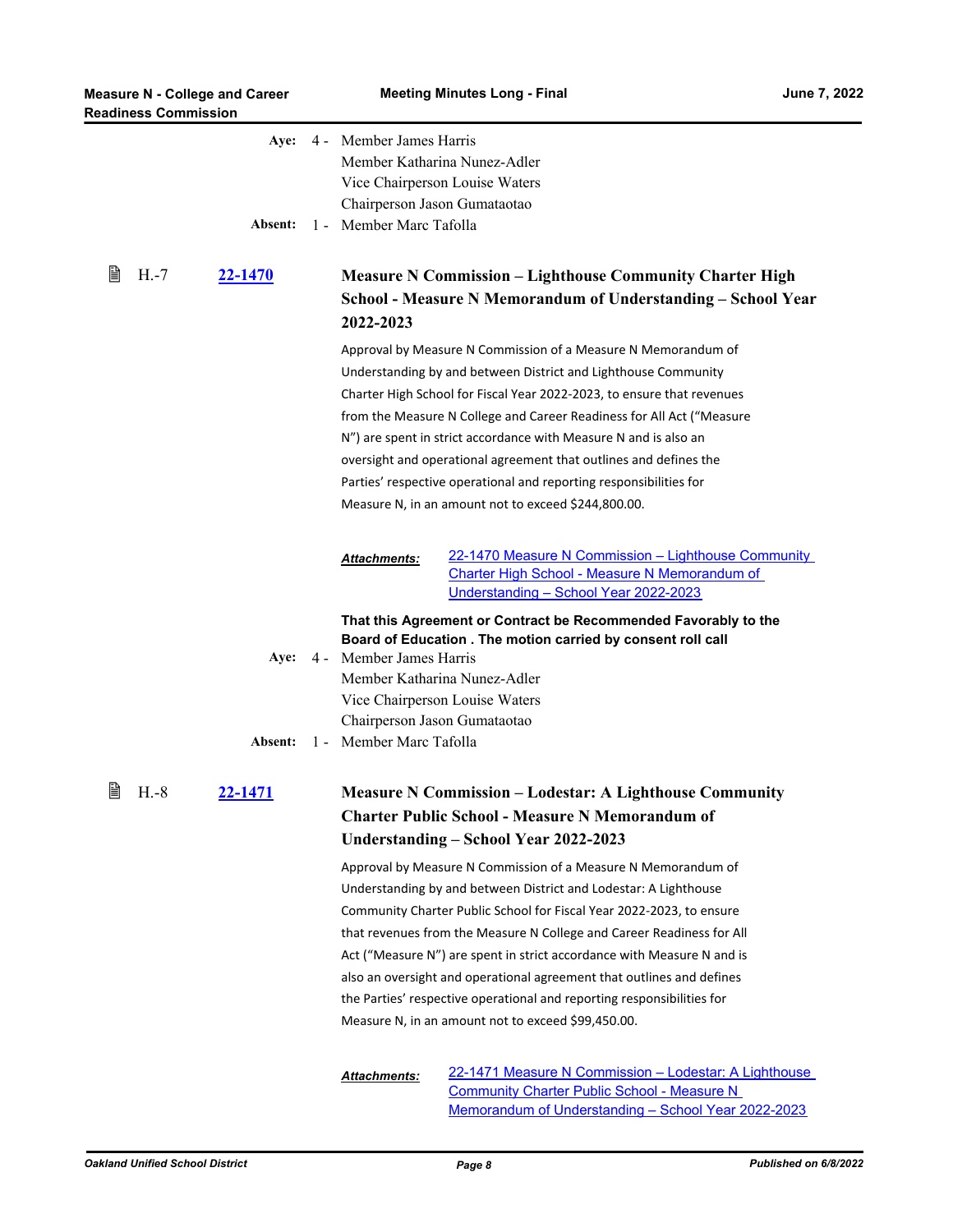|   |         | Absent:        | That this Agreement or Contract be Recommended Favorably to the<br>Board of Education . The motion carried by consent roll call<br>Aye: 4 - Member James Harris<br>Member Katharina Nunez-Adler<br>Vice Chairperson Louise Waters<br>Chairperson Jason Gumataotao<br>1 - Member Marc Tafolla                                                                                                                                                                                                                                                |
|---|---------|----------------|---------------------------------------------------------------------------------------------------------------------------------------------------------------------------------------------------------------------------------------------------------------------------------------------------------------------------------------------------------------------------------------------------------------------------------------------------------------------------------------------------------------------------------------------|
| 閆 | $H.-9$  | <u>22-1472</u> | <b>Measure N Commission – Oakland School for the Arts - Measure</b><br>N Memorandum of Understanding – School Year 2022-2023                                                                                                                                                                                                                                                                                                                                                                                                                |
|   |         |                | Approval by Measure N Commission of a Measure N Memorandum of<br>Understanding by and between District and Oakland School for the Arts<br>for Fiscal Year 2022-2023, to ensure that revenues from the Measure N<br>College and Career Readiness for All Act ("Measure N") are spent in<br>strict accordance with Measure N and is also an oversight and<br>operational agreement that outlines and defines the Parties' respective<br>operational and reporting responsibilities for Measure N, in an amount<br>not to exceed \$234,600.00. |
|   |         |                | 22-1472 Measure N Commission - Oakland School for the<br><b>Attachments:</b><br>Arts - Measure N Memorandum of Understanding - School<br>Year 2022-2023                                                                                                                                                                                                                                                                                                                                                                                     |
|   |         |                | That this Agreement or Contract be Recommended Favorably to the<br>Board of Education . The motion carried by consent roll call<br>Aye: 4 - Member James Harris<br>Member Katharina Nunez-Adler<br>Vice Chairperson Louise Waters                                                                                                                                                                                                                                                                                                           |
|   |         | Absent:        | Chairperson Jason Gumataotao<br>1 - Member Marc Tafolla                                                                                                                                                                                                                                                                                                                                                                                                                                                                                     |
| 閶 | $H.-10$ | 22-1473        | <b>Measure N Commission – Oakland Unity High School - Measure</b><br>N Memorandum of Understanding - School Year 2022-2023                                                                                                                                                                                                                                                                                                                                                                                                                  |
|   |         |                | Approval by Measure N Commission of a Measure N Memorandum of<br>Understanding by and between District and Oakland Unity High School<br>for Fiscal Year 2022-2023, to ensure that revenues from the Measure N<br>College and Career Readiness for All Act ("Measure N") are spent in                                                                                                                                                                                                                                                        |
|   |         |                | strict accordance with Measure N and is also an oversight and                                                                                                                                                                                                                                                                                                                                                                                                                                                                               |
|   |         |                | operational agreement that outlines and defines the Parties' respective<br>operational and reporting responsibilities for Measure N, in an amount                                                                                                                                                                                                                                                                                                                                                                                           |
|   |         |                | not to exceed \$307,700.00.                                                                                                                                                                                                                                                                                                                                                                                                                                                                                                                 |
|   |         |                | 22-1473 Measure N Commission - Oakland Unity High<br>Attachments:<br>School - Measure N Memorandum of Understanding -<br><b>School Year 2022-2023</b>                                                                                                                                                                                                                                                                                                                                                                                       |

#### **That this Agreement or Contract be Recommended Favorably to the**